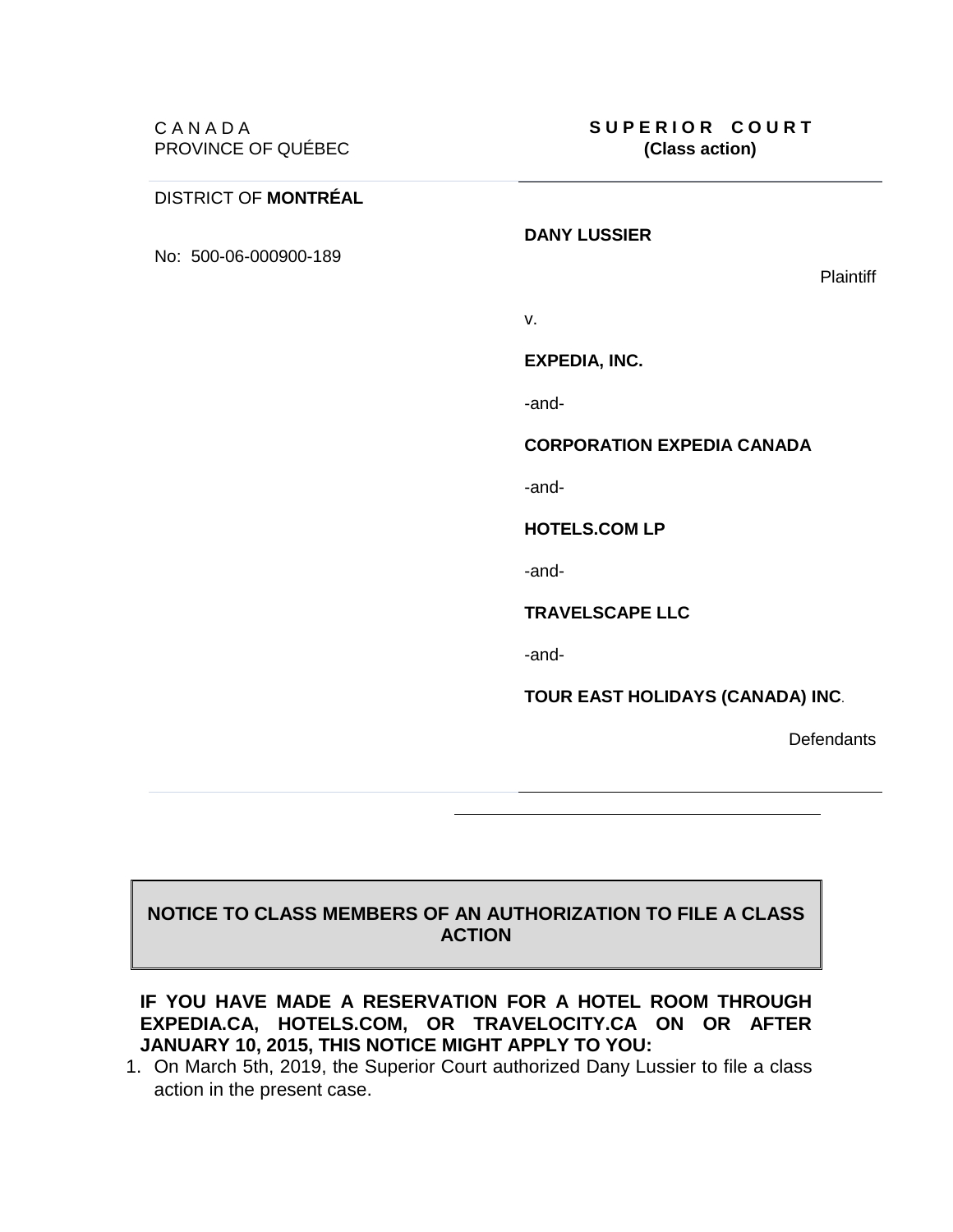- 2. Said class action was filed on behalf of Québec consumers who, on or after January 10, 2015, reserved a hotel room through one of the Expedia.ca, Hotels.com and Travelocity.ca websites, and were charged hotel fees (also known as "establishment fees" and "resort fees") in excess of the total price of the room posted online.
- 3. Dany Lussier was authorized to represent and act on behalf of all the individuals included in the class described as follows (*unofficial translation*):

"*All Quebec consumers who have made a hotel reservation via one of the following websites, namely Expedia.ca, Hotels.com or Travelocity.ca, and which mandatorily had to disburse, in order to benefit from their reservation, an amount in excess of the total price displayed (notably for fees commonly referred to as "hotel fees", "establishment fees" or "resort fees"), since January 10, 2015."*

- 4. The main factual and legal questions that will be addressed collectively at this stage of the proceedings are:
	- a) Are the Defendants in violation of section 224 of the CPA?
	- b) Are the Defendants in violation of section 14.1 of the *Regulation respecting travel agents*?
	- c) Are the Defendants in violation or sections 218, 219 and 228 of the CPA?
	- d) Should any of the issues stated above be answered affirmatively, are the members of the class entitled to damages, and if so, of what kind?
	- e) Should the Defendants be jointly and severally liable for the payment of the damages that are not punitive in nature?
	- f) Should punitive damages be awarded in this case?
- 5. The relief sought in connection to these common questions is as follows:
	- a) GRANT the action filed by the Plaintiff on behalf of all the class members he represents;
	- b) ORDER the Defendants, jointly and severally, to pay the class members civil damages which correspond to the total amount of hotel fees they had to disburse since January 10, 2015, with statutory interest from the date the class action was served as well as any indemnity provided for by law;
	- c) ALTERNATIVELY, ORDER the Defendants, jointly and severally, to pay the class members civil damages which correspond to the difference between the hotel fees they actually had to disburse and the amount of hotel fees posted online in Canadian dollars;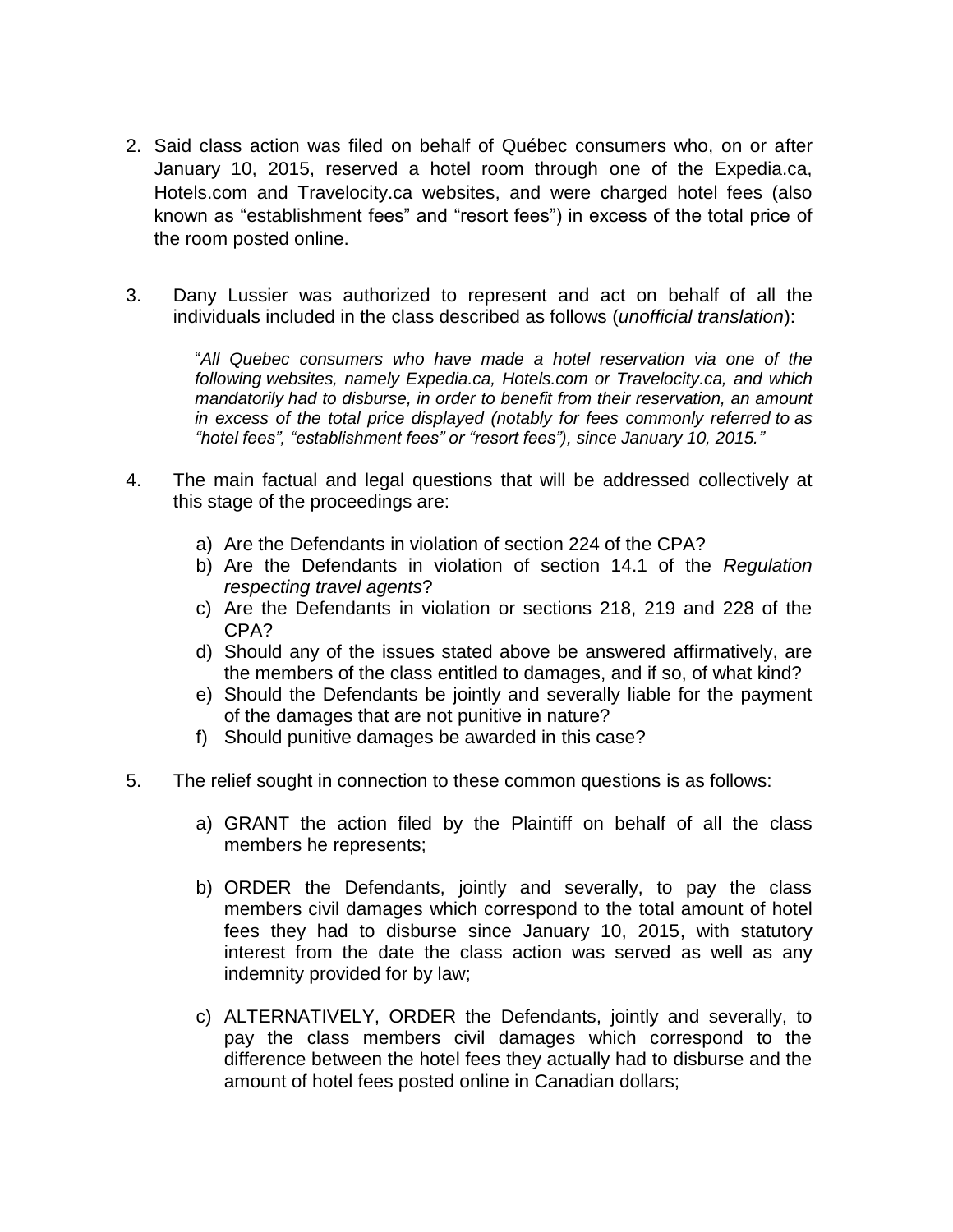- d) ORDER the Defendants, jointly and severally, to pay the class members an amount of punitive damages to be determined, with statutory interest from the date the class action was served as well as any indemnity provided for by law;
- e) ORDER the collective recovery of all claims filed on behalf of class members, punitive damages included.
- 6. The class action shall be heard in the judicial district of Montréal.
- 7. **Each class member may contact the law firm (whose complete business address can be found below) entrusted with the task of representing the class, in order to obtain additional information on the case and their respective rights. All communications are free and strictly confidential :**

Kugler Kandestin, s.e.n.c.r.l. Me Pierre Boivin and Me Alexandre Brosseau-Wery, attorneys for the Plaintiff 1 Place Ville Marie (suite 1107) Montréal (Québec) H3B 2A7 Phone : 514-878-2861 Fax : 514-875-8424 E-mails : [pboivin@kklex.com](mailto:pboivin@kklex.com) [awery@kklex.com](mailto:awery@kklex.com) Website : http://kklex.com

- 8. All class members are automatically eligible to the class action and shall benefit from any award without having to register in any way.
- 9. Should you wish to be excluded from the proceedings, you may withdraw from the class within the next sixty (60), by following these instructions:
	- a) A member who has not already filed an individual claim against the Defendants can be excluded from the class by notifying the clerk of the Superior Court of Montréal in accordance with section 580 of the *Code of civil procedure*;
	- b) A member who has already filed, in a civil court and against the Defendants, an individual claim which the final decision to be rendered on the class action would rule upon, will be deemed having withdrawn from the class if they do not discontinue their individual claim before the expiry of the delay for exclusion.
- 10. A class member may be granted the status of "intervenor" if their intervention is deemed useful to the interests of the class;